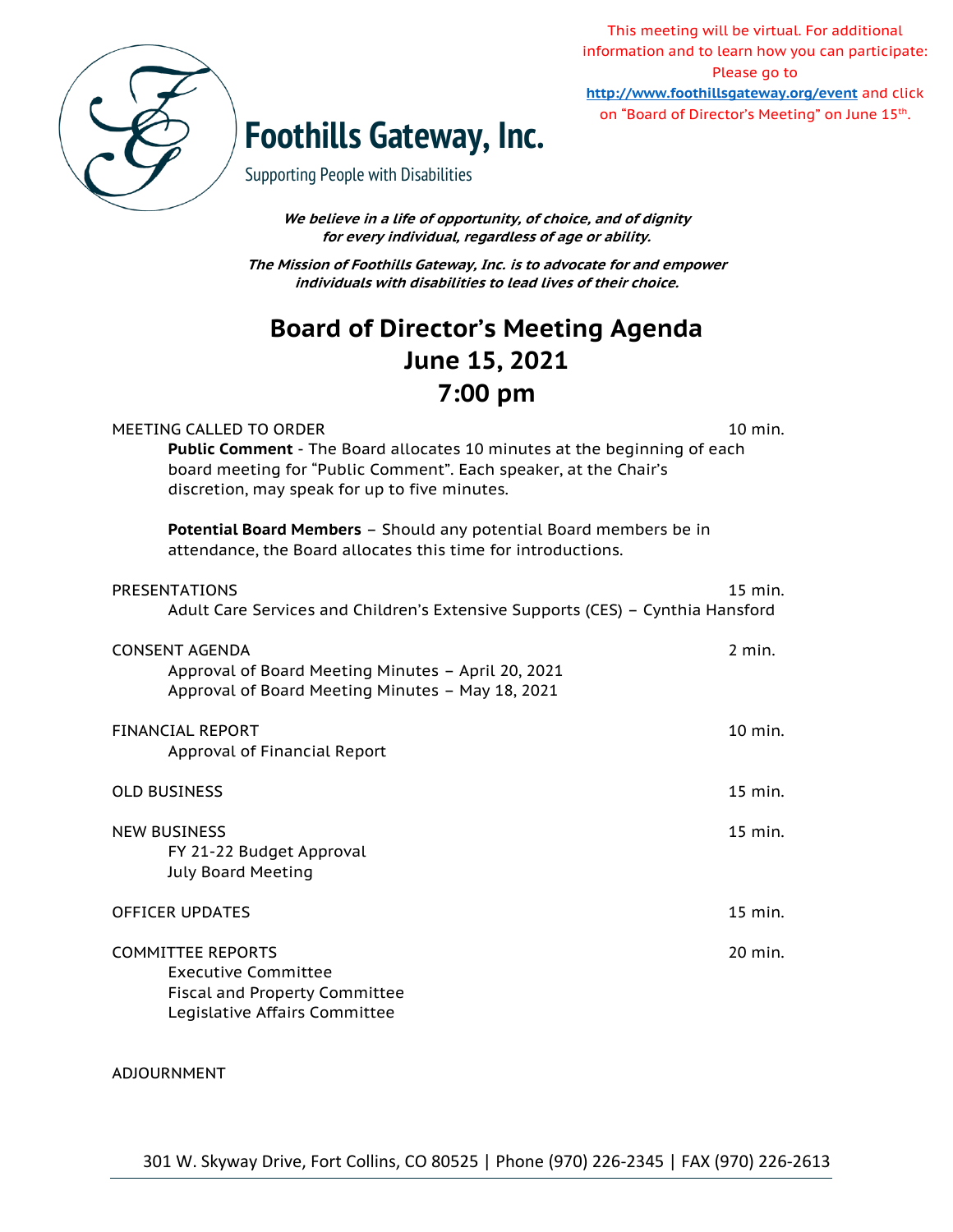#### F O OT HILLS GATEWAY, INC.

#### UNAUDITED

Preliminary Financial Reports

for the 11 months ending May 31, 2021

### M O N T H L Y F I N A N C I A L H I G H L I G H T S

- \* Revenues are 13.4% over YTD Budget
- \* Expenses are 5.8% under YTD Budget
- \* Net Income is \$2,952,689 more than YTD Budget

| <b>Financial Status</b>                                        | at June 30, 2020           | at May, 2021               | Change                   |
|----------------------------------------------------------------|----------------------------|----------------------------|--------------------------|
| <b>Total Assets</b>                                            | \$14,825,619               | \$12,694,047               | $($ \$2,131,572)         |
| <b>Total Liabilities</b>                                       | \$3,947,443                | \$1,609,644                | ( \$2,337,800)           |
| Net Assets (Fund Balances)                                     | \$10,878,176               | \$11,084,403               | \$206,228                |
| <b>Undesignated Net Assets</b><br><b>Designated Net Assets</b> | \$1,908,581<br>\$8,969,595 | \$2,627,399<br>\$8,457,004 | \$718,819<br>(\$512,591) |
|                                                                |                            |                            |                          |

Current Year Financial Performance at 11 months / 91.6% of annual revenue and expense

|                                             | <b>Actual Year</b> | <b>YTD</b>    | % Actual to       |               | % Actual to   |
|---------------------------------------------|--------------------|---------------|-------------------|---------------|---------------|
|                                             | to Date            | <b>Budget</b> | <b>YTD Budget</b> | Annual Budget | Annual Budget |
| <b>Revenues</b>                             |                    |               |                   |               |               |
| <b>State/Medicaid Funds</b>                 | \$9,734,295        | \$10,295,468  | 94.5%             | \$11,254,588  | 86.5%         |
| Vocational Income                           | 196,154            | 238,434       | 82.3%             | 259,556       | 75.6%         |
| <b>Public Support</b>                       | 223,956            | 174,981       | 128.0%            | 182,031       | 123.0%        |
| Larimer County Mill Levy                    | 3,538,183          | 3,519,182     | 100.5%            | 4,768,469     | 74.2%         |
| Other                                       | 2,783,852          | 299,626       | 929.1%            | 325,635       | 854.9%        |
| <b>Total Revenue</b>                        | \$16,476,440       | \$14,527,691  | 113.4%            | \$16,790,279  | 98.1%         |
| <b>Expenses</b>                             |                    |               |                   |               |               |
| Salaries, Taxes & Benefits - Staff          | \$10,489,507       | \$11,367,602  | 92.3%             | \$12,433,996  | 84.4%         |
| Salaries, Taxes & Ben - Individuals in Svcs | 231,961            | 226,879       | 102.2%            | 247.454       | 93.7%         |
| <b>Vocational/Contract Supplies</b>         | 30,128             | 38,430        | 78.4%             | 40,560        | 74.3%         |
| Supplies, Equipment & Building Expense      | 857,817            | 887,989       | 96.6%             | 995,465       | 86.2%         |
| Vehicle Expense                             | 292,470            | 329,810       | 88.7%             | 362,793       | 80.6%         |
| Program Related Expense                     | 2,235,329          | 2,272,338     | 98.4%             | 2,446,464     | 91.4%         |
| <b>Purchase of Service</b>                  | 1,757,226          | 1,780,892     | 98.7%             | 1,945,328     | 90.3%         |
| Other                                       | 375,774            | 370,212       | 101.5%            | 429,027       | 87.6%         |
| <b>Total Expenses</b>                       | \$16,270,212       | \$17,274,152  | 94.2%             | \$18,901,087  | 86.1%         |
| <b>Revenue Over (Under) Expense</b>         | \$206,228          | (\$2,746,461) | $-7.5%$           | (\$2,110,808) | $-9.8\%$      |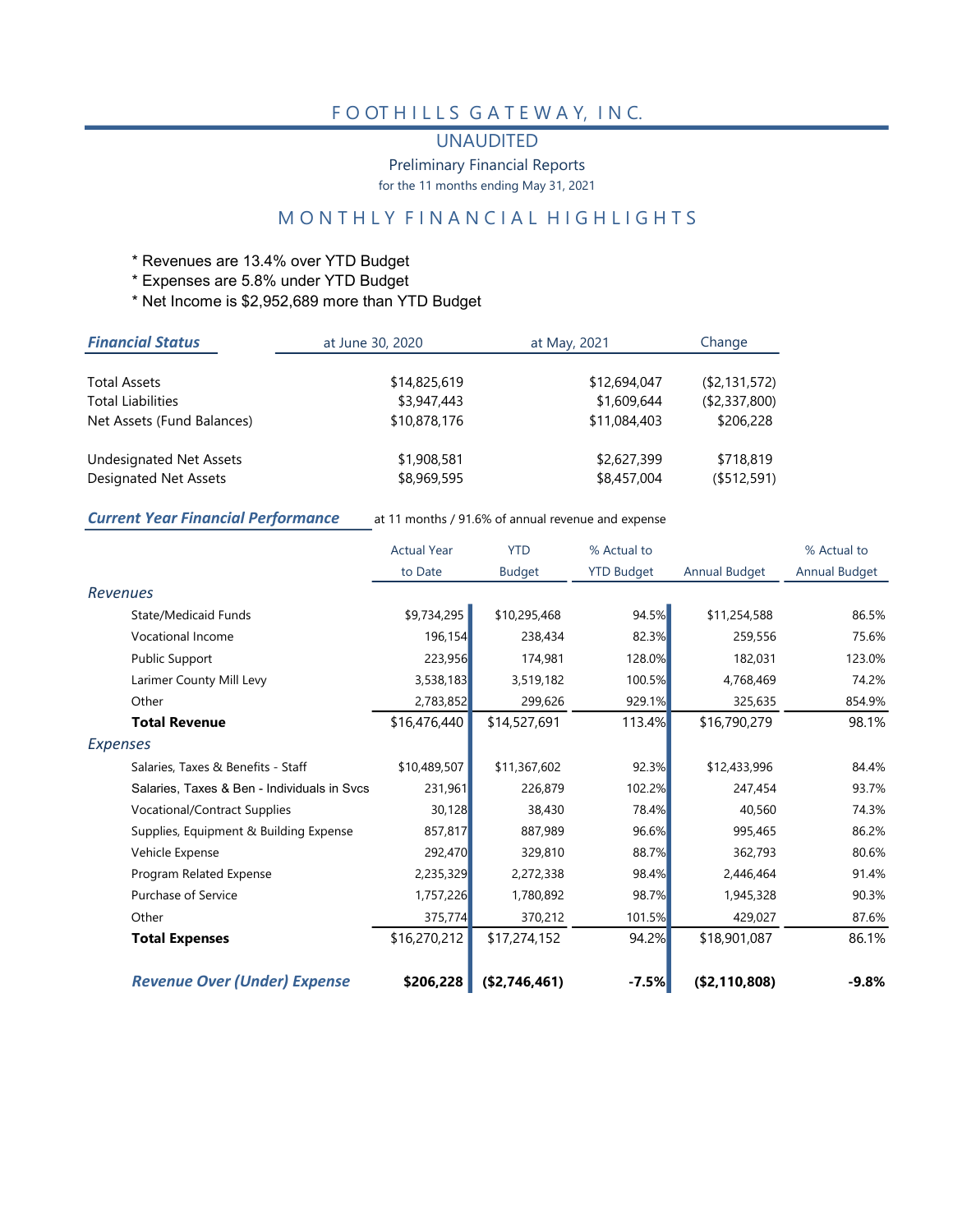|                                                           | Mav-21   |
|-----------------------------------------------------------|----------|
| Comprehensive Services (HCBS-DD)                          |          |
| Medicaid funded Supported Living Services (HCBS-SLS)      |          |
| State funded Supported Living Services                    | O        |
| Family Support Services Program (FSSP)                    | 16       |
| Children's Medicaid services (C-HCBS)                     | $\Omega$ |
| <b>CHRP</b>                                               | $\Omega$ |
| Children's Extensive Support Medicaid services (HCBS-CES) |          |

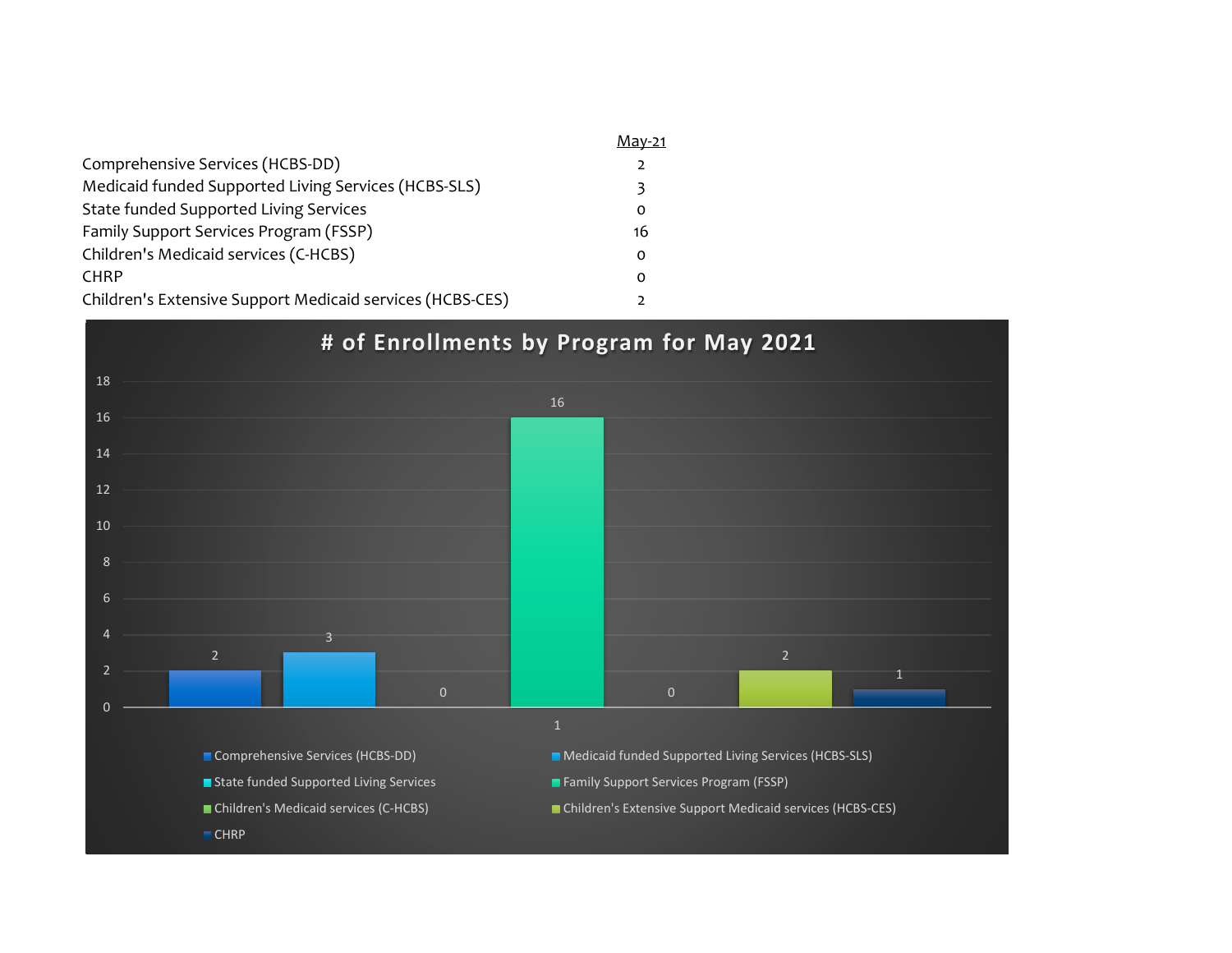